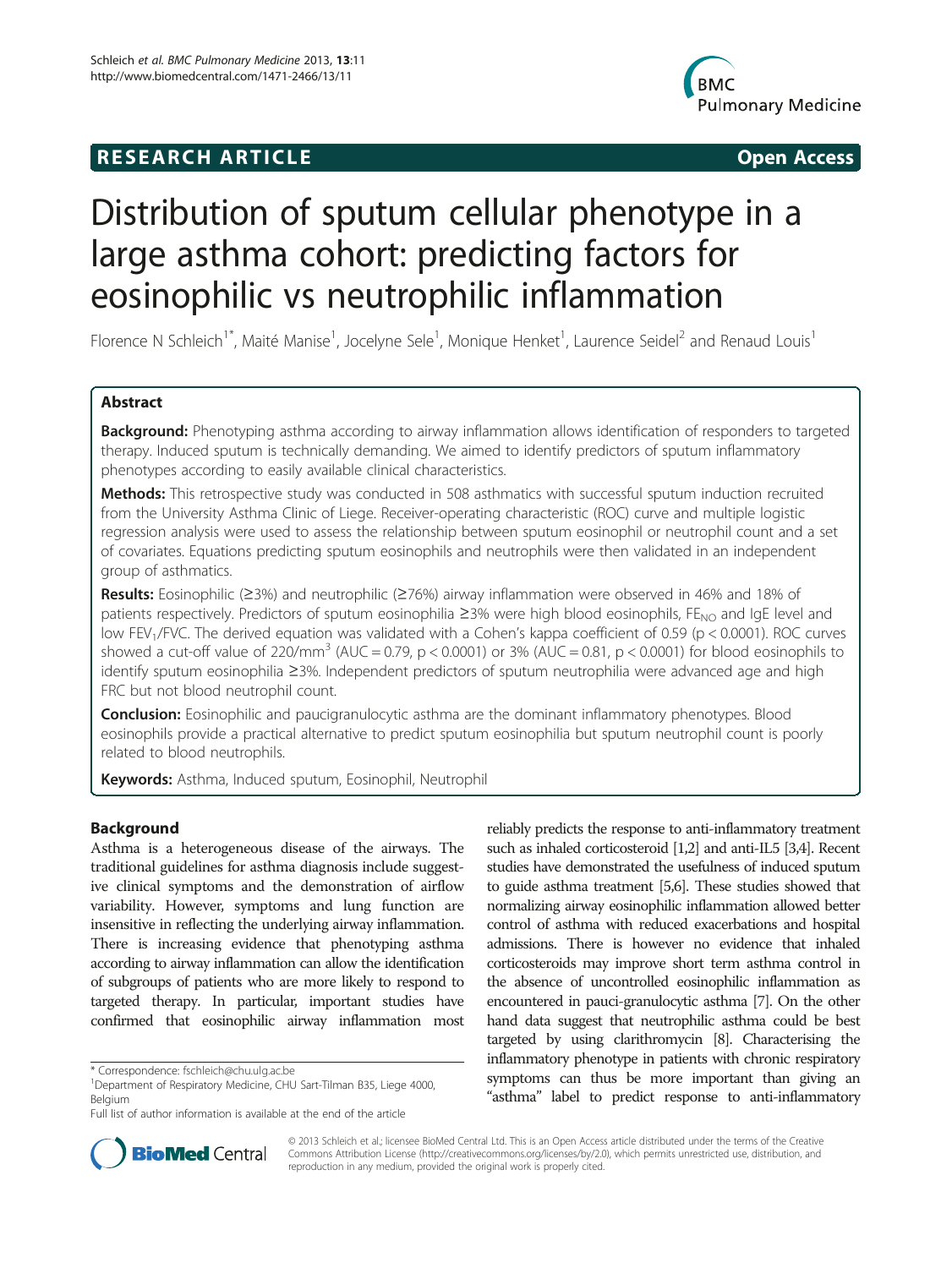<span id="page-1-0"></span>treatment. The technique of induced sputum that allows non-invasive collection of airway cells is considered as the gold standard to identify inflammatory asthma phenotype. It is however technically demanding and time consuming. Exhaled nitric oxide  $(FE_{NO})$  has already been identified [\[9,10](#page-6-0)] as a valid marker of airway eosinophilic inflammation. We currently however lack of marker predicting airway neutrophilic inflammation. It is unclear whether systemic inflammation is able to predict inflammatory phenotypes either eosinophilic or neutrophilic. This alternative test is biologically plausible since the infiltrating granulocytes in the airway are bone marrow-derived cells which access the airway through the circulation. The appeal of the approach comes from the ease of sample collection of peripheral blood from subjects of all ages and clinical characteristics.

The purpose of this study was twofold. In a large asthmatic population encompassing the all disease severity spectrum, we first sought to assess the proportion of asthmatic patients displaying eosinophilic vs neutrophilic vs paucigranulocytic phenotypes based on sputum cell analysis. Secondly we aimed at determining factors associated with eosinophilic and neutrophilic phenotypes.

# Methods

## Subject characteristics and study design

We conducted a retrospective study on a series of 508 patients with asthma recruited from the University Asthma Clinic of Liege between 1 October 2005 and 27 June 2011 and who had a successful sputum induction. Their demographic and functional characteristics are summarised in Table 1. Patients underwent  $FE_{NO}$ measurement at a flow rate of 50 ml/s according to the ERS/ATS recommendations (NIOX, Aerocrine, Sweden).  $FE<sub>NO</sub>$  was first measured and followed by spirometry with bronchodilation, sputum induction and blood sampling. All tests were performed on the same day. Asthma was diagnosed based on the presence of chronic respiratory symptoms such as cough, breathlessness or dyspnoea together with the demonstration of airflow variability. The latter was defined by airway hyper-responsiveness shown by one or more of the following: increase in Forced expiratory volume in 1 s (FEV<sub>1</sub>) of  $>12\%$  and 200 ml following inhalation of 400 μg salbutamol or inhaled concentration of methacholine provoking a 20% fall in  $FEV<sub>1</sub>$  of <16 mg/ml. Methacholine challenge was performed according to a standardised methodology as previously described [[11](#page-7-0)]. Subjects were characterised as atopic if they had at least one positive specific IgE (>0.35 kU/l; Phadia) for at least one common aeroallergen (cat, dog, house dust mites, grass pollen, tree pollen and a mixture of moulds). Quality of life was assessed using the self-administered Asthma Quality of Life Questionnaire (AQLQ) [\[12\]](#page-7-0) and asthma control by the Juniper Asthma Control Questionnaire (ACQ) [[13\]](#page-7-0). Sputum was induced

| Page 2 of 8 |  |  |  |
|-------------|--|--|--|
|-------------|--|--|--|

| Table 1 Demographic, functional and inflammatory |
|--------------------------------------------------|
| characteristics for the whole population         |

| <b>Characteristics</b>       |                           |
|------------------------------|---------------------------|
| N.                           | 508                       |
| Sex (M/F)                    | 201/307                   |
| Age, yrs                     | 52 (19-88)                |
| Height, cm                   | $167 + 9$                 |
| Weight, kg                   | $74 + 16$                 |
| Atopy (Y/N)                  | 296/212 (58%)             |
| Current Smoker (n) (pack-yr) | 101 (22 (0.5-60) pack-yr) |
| Ex-smokers (n) (pack-yr)     | 99 (15 (0.5-90) pack-yr)  |
| $FEV1$ % predicted           | $84 + 19$                 |
| Sputum eosinophils,%         | $2(0-94)$                 |
| Sputum neutrophils,%         | $45(0 - 100)$             |
| ICS therapy                  |                           |
| Steroid naïve                | 153 (30%)                 |
| Low dose ICS                 | 73 (15%)                  |
| Moderate dose ICS            | 138 (27%)                 |
| High dose ICS                | 144 (28%)                 |

Data are presented as mean  $\pm$  SD or median (range). FEV<sub>1</sub>, forced expiratory volume in 1 s. ICS: inhaled corticosteroids. Low dose: ≤500 μg/day beclomethasone; Moderate dose: 500-1000 μg/day beclomethasone; High dose: >1000 μg/day beclomethasone.

and processed as previously reported [\[14](#page-7-0)] and was successful in 78% of the patients encountered in our asthma clinic (data not shown). Cell count were estimated on samples centrifuged (Cytospin) and stained with Diff Quick after counting 500 cells (Dade, Brussels, Belgium). Eosinophilic phenotype was defined as ≥3% sputum eosinophil count while neutrophilic phenotype consisted of ≥76% sputum neutrophil counts [\[15\]](#page-7-0). When deriving the upper limit of the 90% reference interval, abnormally high neutrophil count ranges from 49% according to Spanevello [[16](#page-7-0)] to 93% according to Thomas [[17](#page-7-0)], most of the authors setting the threshold between 61% and 76%. We defined an abnormally high sputum neutrophil count as a percentage  $\geq 76\%$  (>mean + 1.7SD of our reference value found in healthy subjects matched for age  $(34.9+/-24.3\%; n = 113)$  [15].

#### Statistical analyses

The results were expressed as mean  $\pm$  SD for continuous variables; median and interquartile ranges (IQR) were preferred for skewed distributions. For categorical variables, the number of observations and percentages were given in each category. Comparisons between different subgroups were performed with a Kruskal-Wallis test. The Spearman correlation coefficient was used to measure the association between clinical parameters. The receiver-operating characteristic (ROC) curve was constructed to determine the concentration of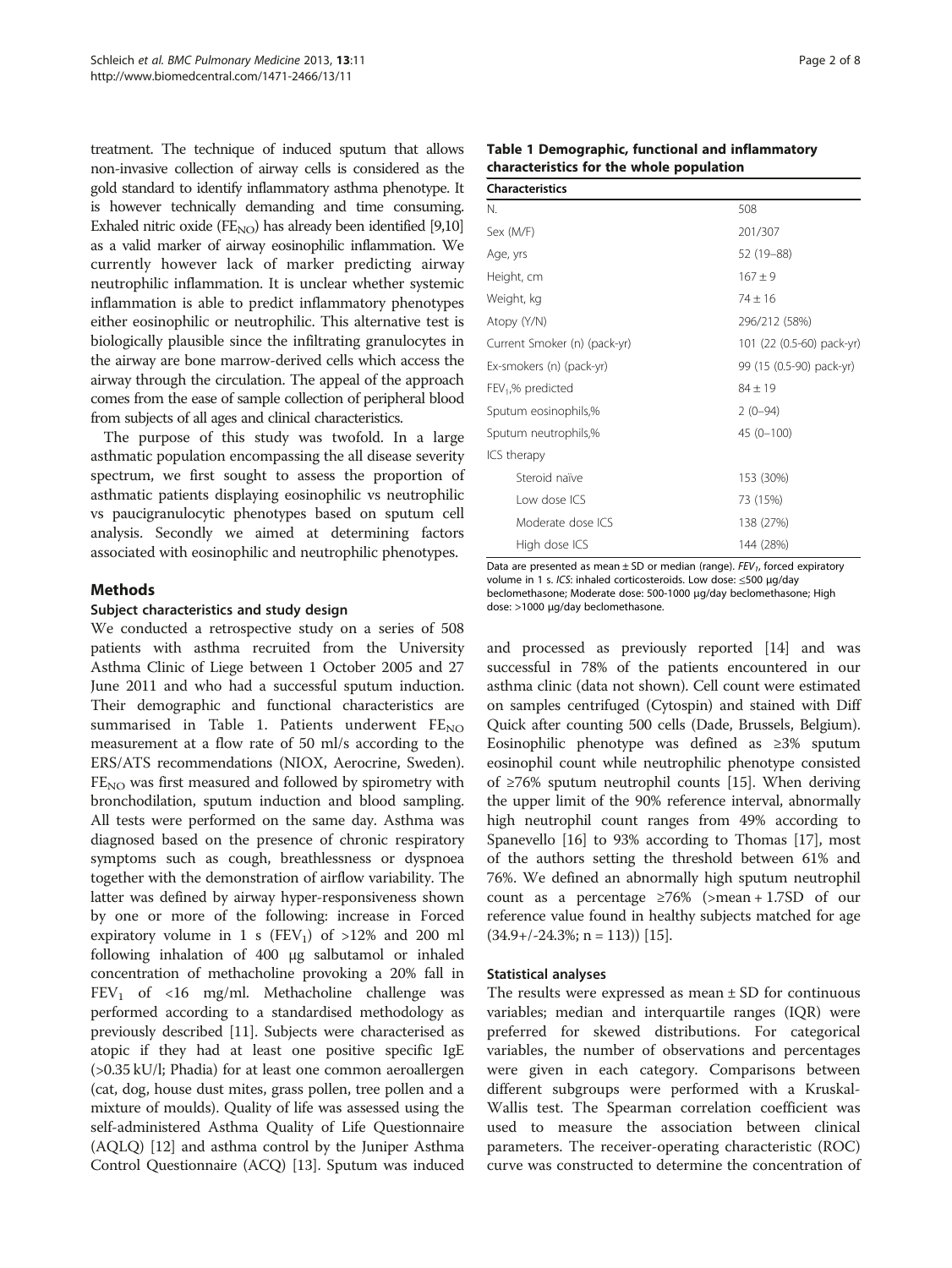blood eosinophils or neutrophils which best identified a sputum eosinophil count ≥3% or a sputum neutrophil count ≥76% respectively. Logistic regression analysis was used to assess the relationship between the binary outcome (sputum eosinophil count ≥3% or sputum neutrophil count ≥76%) and a set of covariates, individually or in combination (gender, age, height, weight, atopy, smoking status, IgE, blood eosinophil and neutrophil count, FEV<sub>1</sub>%, FEV<sub>1</sub>/FVC, TLC, FRC, KCO,  $PC<sub>20</sub>M$ , Reversibility, Fibrinogen, CRP, FE<sub>NO</sub>, ACQ, AQLQ, ICS therapy). The results were considered to be significant at the 5% critical level ( $p < 0.05$ ). The ability of the equation to predict sputum eosinophilia or neutrophilia was tested in an independent population of 178 asthmatics recruited between July 2011 and May 2012. The demographic, functional and inflammatory characteristics of the validation population were similar to those of the study population.

As IgE levels were missing in 40 patients, the equation predicting sputum eosinophilia was validated in 138 patients. The agreement between predicted and observed value was tested by Cohen Kappa's coefficient. Calculations were done using SAS version 9.1 (SAS Institute, Cary, North Carolina, USA).

This study was conducted with the approval of the ethics committee of CHU Liege B70720096732, reference Liege 2009/161.

# Results

The demographic and functional characteristic of the patients are given in Table [1.](#page-1-0)

Of the 508 subjects who underwent a successful sputum induction, 211 (42%) had eosinophilic inflammation (≥3% eosinophils), 80 (16%) neutrophilic inflammation (≥76% neutrophils), 14 (3%) mixed granulocytic and 203 (40%) paucigranulocytic (sputum eosinophil count <3% and sputum neutrophil count <76%) inflammation (Tables 2 and [3,](#page-3-0) Figure [1](#page-3-0)). These proportions were rather similar after exclusion of steroid treated patients (Table [4](#page-4-0)). Compared to paucigranulocytic phenotype, eosinophilic, neutrophilic and mixed granulocytic phenotypes were characterised by a poorer lung function. Eosinophilic phenotype exhibited higher frequency of atopy, higher levels of IgE, higher bronchial hyperresponsiveness to methacholine, higher  $FE_{NO}$  levels and lower asthma control compared to paucigranulocytic. Mixed granulocytic phenotype had higher levels of fibrinogen, the lowest lung function and the highest degree of bronchial hyperresponsiveness to methacholine (Tables 2 and [3\)](#page-3-0).

For the whole group there was a significant positive relationship between blood eosinophil count, either expressed as percentage or absolute value, and percentage of sputum eosinophil count  $(r = 0.6, p < 0.0001; r = 0.6,$ p < 0.0001; respectively; Figure [2\)](#page-4-0). Using the ROC curve method we found that a blood eosinophil count  $\geq$ 220/mm<sup>3</sup> yielded 77% sensitivity and 70% specificity (Area under the curve  $(AUC) = 0.79$ ,  $p < 0.0001$ , Figure [3](#page-4-0)) for identifying a sputum eosinophil count ≥3% in the whole population. By constructing ROC curve we found that a cut-off value of 3% for percentage of blood eosinophils was able to identify the presence of a sputum eosinophil count ≥3% with 75% sensitivity and 73% specificity  $(AUC = 0.81, p < 0.0001,$ Figure [4\)](#page-5-0). The measure of blood eosinophils was as efficient as  $FE_{NO}$  (cut-off = 41 ppb, AUC 0.79, p < 0.0001) for identification of sputum eosinophilia ≥3%. The comparison of the AUC for both tests failed to demonstrate a significant difference  $(p = 0.77)$ .

We further sought to determine the factors associated with sputum eosinophilic phenotype using multiple logistic regression models. When combining all variables into the model, percentage of blood eosinophils (logit-transformed;  $p < 0.0001$ ), FEV<sub>1</sub>/FVC ( $p = 0.0021$ ), FE<sub>NO</sub> (log-transformed;  $p < 0.0001$ ), and IgE (log-transformed;  $p = 0.0085$ ) were independent factors associated with the presence of sputum

| Table 2 Demographic characteristics according to the inflammatory phenotype |  |  |  |  |
|-----------------------------------------------------------------------------|--|--|--|--|
|-----------------------------------------------------------------------------|--|--|--|--|

|                | Paucigranulocytic phenotype | Eosinophilic phenotype | Neutrophilic phenotype | Mixed granulocytic phenotype |
|----------------|-----------------------------|------------------------|------------------------|------------------------------|
| N.             | 203 (40%)                   | 211 (41.5%)            | 80 (15.7%)             | 14 (2.8%)                    |
| Sex (M/F)      | 72/131                      | $101/110*$             | 21/59                  | 7/7                          |
| Age, yrs       | $51(21-86)$                 | $51(19-87)$            | $57(21-84)$            | 68 (31-88)                   |
| Atopy (Y/N)    | 100/103 (49%)               | 140/71 (66%)*          | 48/32 (60%)            | 8/6 (57%)                    |
| Smoking (Y/N)  | 48/155 (23%)                | 38/173 (18%)           | 12/68 (15%)            | 3/11(21%)                    |
| ICS therapy    |                             |                        |                        |                              |
| -Steroid naïve | 66 (32.5%)                  | 59 (28%)               | 25 (31.3%)             | 3(21.4%)                     |
| -Low dose      | 31 (15.3%)                  | 37 (17.5%)             | 4 $(5%)^*$             | $1(7.2\%)$                   |
| -Moderate dose | 58 (28.6%)                  | 54 (25.6%)             | 23 (28.7%)             | 3(21.4%)                     |
| -High dose     | 48 (23.6%)                  | 61 (28.9%)             | 28 (35%)               | 7 (50%)                      |

 $*p < 0.05$ ,  $**p < 0.001$ ,  $***p < 0.0001$  \*Paucigranulocytic asthma is used as the comparator.

ICS: inhaled corticosteroids. Low dose: ≤500 μg/day beclomethasone; Moderate dose: 500-1000 μg/day beclomethasone; High dose: >1000 μg/day beclomethasone.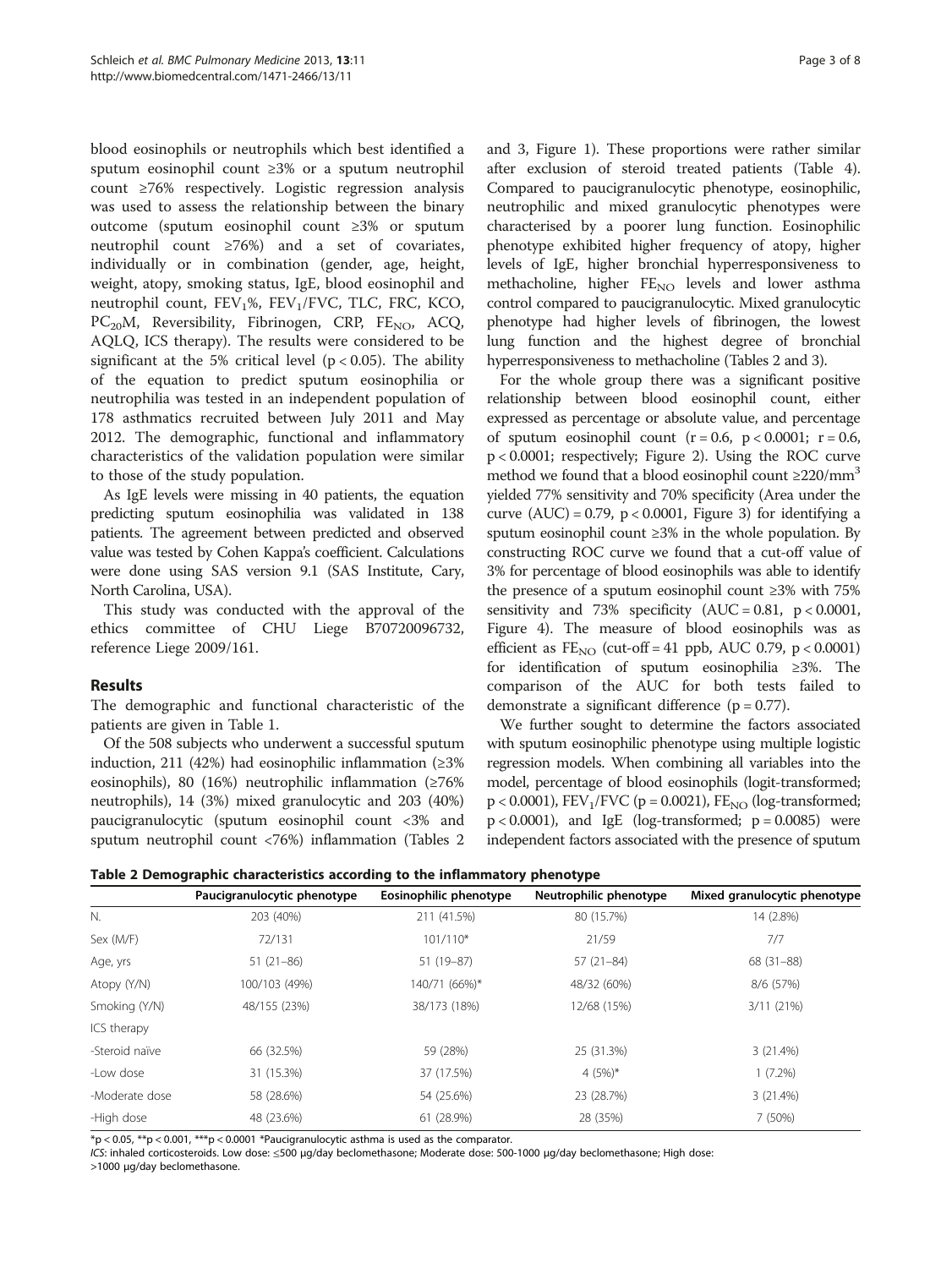|                                    |                 |                     |                   | Paucigranulocytic phenotype Eosinophilic phenotype Neutrophilic phenotype Mixed granulocytic phenotype |
|------------------------------------|-----------------|---------------------|-------------------|--------------------------------------------------------------------------------------------------------|
| IgE, kU/l                          | 84 (1-7338)     | 211 (3-17183)***    | 107 (2-7338)      | 346 (1-2063)                                                                                           |
| Blood eosinophils,/mm <sup>3</sup> | $160(0 - 1220)$ | 360 (0-3220)***     | 170 (20-1020)     | 420 (190-3040)***                                                                                      |
| Blood eosinophils,%                | $2(0-13)$       | 4.5 $(0-26)$ ***    | $1.9(0.2-15)$     | $5(1.3-30)$ ***                                                                                        |
| Blood neutrophils,/mm <sup>3</sup> | 4030 (76-11080) | 4220 (1820-15410)   | 5000 (2070-10440) | 4245 (3520-6170)                                                                                       |
| Blood neutrophils,%                | $59(27-82)$     | 55 (32-91)*         | $62(42 - 80)$     | $59(43-68)$                                                                                            |
| FEV <sub>1</sub> ,% predicted      | $90 \pm 17$     | $80 \pm 20***$      | $79 \pm 20***$    | $72 \pm 14***$                                                                                         |
| FEV <sub>1</sub> /FVC,%            | $77 \pm 9$      | $71 \pm 10***$      | $72 \pm 11***$    | $69 \pm 9***$                                                                                          |
| TLC,% predicted                    | $99 \pm 16$     | $102 \pm 18$        | $102 \pm 18$      | $101 \pm 14$                                                                                           |
| FRC,% predicted                    | $103 \pm 27$    | $104 \pm 19$        | $119 \pm 32$      | $111 \pm 22$                                                                                           |
| KCO,% predicted                    | $90 \pm 19$     | $92 \pm 21$         | $91 \pm 19$       | $100 \pm 10$                                                                                           |
| $PC_{20}$ , mg/ml                  | 4.42 (0.13-16)  | $2.02$ (0.025-16)** | 3.22 (0.05-16)    | $1.08$ (0.53-2.2)**                                                                                    |
| Reversibility,%                    | $8 \pm 9$       | $15 \pm 17***$      | $8 \pm 10$        | $12 \pm 10$                                                                                            |
| Sputum eosinophils,%               | $0.4(0-2.9)$    | $18(3-94)$          | $0.2(0-2.8)$      | $4.3(3-8)$                                                                                             |
| Sputum neutrophils,%               | $41(0-76)$      | $33(0 - 76)$        | $87(77 - 100)$    | 82 (76-92)                                                                                             |
| Fibrinogen, g/l                    | $3.1(2-6.3)$    | $3.1(2 - 7.2)$      | $3.3(1.9-10)$     | 4.1 $(2.7-6.3)$ *                                                                                      |
| CRP, mg/l                          | $1.6(0.2-14)$   | $1.8(0.2-14)$       | $2.3(0.2-10)$     | $1.9(1.1-6)$                                                                                           |
| $FENO$ , ppb                       | $16(1-128)$     | 53 (2-247)***       | $22(0-192)$       | 41 $(12-161)^{*}$                                                                                      |
| <b>ACQ</b>                         | $1.82 \pm 1.15$ | $2.16 \pm 1.36*$    | $2.09 \pm 1.88$   | $2.09 \pm 1.16$                                                                                        |
| Global AQLQ                        | $4.6 \pm 1.3$   | $4.58 \pm 1.34$     | $4.76 \pm 1.46$   | $4.45 \pm 1.74$                                                                                        |
| -Emotion                           | $4.92 \pm 1.35$ | $4.57 \pm 1.63$     | $4.9 \pm 1.76$    | $4.64 \pm 1.83$                                                                                        |
| -Symptoms                          | $4.46 \pm 1.46$ | $4.42 \pm 1.43$     | $4.65 \pm 1.54$   | $4.39 \pm 1.5$                                                                                         |
| -Activity                          | $4.71 \pm 1.36$ | $4.79 \pm 1.44$     | $4.84 \pm 1.49$   | $4.55 \pm 1.80$                                                                                        |
| -Environnement                     | $4.48 \pm 1.50$ | $4.55 \pm 1.55$     | $4.81 \pm 1.67$   | $4.70 \pm 2.15$                                                                                        |

<span id="page-3-0"></span>

| Table 3 Functional and inflammatory characteristics according to the inflammatory phenotype |  |  |  |
|---------------------------------------------------------------------------------------------|--|--|--|
|---------------------------------------------------------------------------------------------|--|--|--|

 $*p$  < 0.05,  $**p$  < 0.001,  $***p$  < 0.0001 \*Paucigranulocytic asthma is used as the comparator.

Data are presented as mean ± SD or median (range); PC<sub>20</sub> is expressed as geometric mean (range). ACQ, Asthma Control Questionnaire; AQLQ, Asthma Quality of Life Questionnaire; FE<sub>NO</sub>, exhaled nitric oxide; FEV<sub>1</sub>, forced expiratory volume in 1 s; PC<sub>20</sub>, concentration required to provoke a fall in FEV<sub>1</sub> of 20% or more; FVC, forced vital capacity. CRP, C-Reactive Protein; FRC: Forced residual capacity; KCO: Carbon monoxide transfer coefficient; TLC: total lung capacity. Paucigranulocytic asthma is used as the comparator.

eosinophilic inflammation (Table [5](#page-5-0)). Using those variables, we established a formula to predict the presence of a sputum eosinophil count ≥3%:

$$
\begin{aligned} \ln(\pi/(1-\pi)) &= L = 2.92 + 1.218 \\ & \times \ln((\text{ Blood eos\%})/(100-\text{ Blood eos\%})) \\ & + 0.217 \times \ln(\text{IgE}) - 0.039 \\ & \times (\text{FEV1/FVC\%}) + 0.844 \times \ln(\text{FENO}) \end{aligned}
$$

π: probability of sputum eosinophil count ≥ 3%. Blood eos%: Blood eosinophil count in %.

To test the ability of the equation to predict sputum eosinophilia, we recruited a validation population of 138 asthmatics that underwent  $FE<sub>NO50</sub>$ , spirometry, sputum induction and gave a blood sample. The agreement between predicted and observed value of sputum eosinophil counts gave a Cohen Kappa's coefficient of 0.59  $(p < 0.0001$ , lower limit of confidence interval = 0.43). The specificity and sensitivity were 62.7% and 93.7%

respectively while the PPV was 67% and the NPV was 93%.

As far as the sputum neutrophilic phenotype is concerned, there was a weak correlation between sputum and blood neutrophil count taken in percentage  $(r = 0.19,$ 

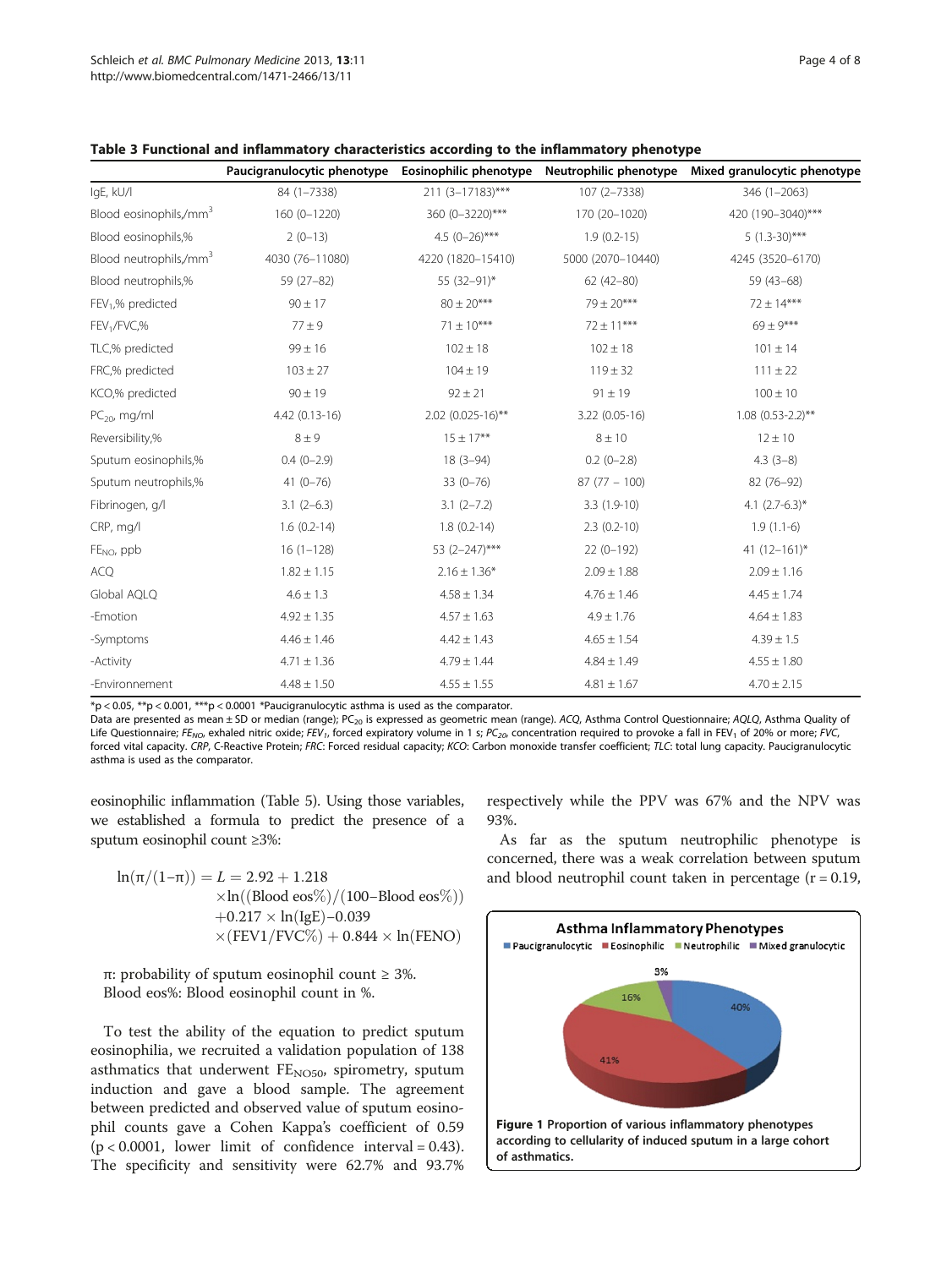|                             |            |            |            | Paucigranulocytic phenotype Eosinophilic phenotype Neutrophilic phenotype Mixed granulocytic phenotype |
|-----------------------------|------------|------------|------------|--------------------------------------------------------------------------------------------------------|
| Steroid naïve $(n = 153)$   | 65 (42.5%) | 60 (39.2%) | 25 (16.3%) | 3(2%)                                                                                                  |
| Steroid-treated $(n = 355)$ | 138 (38%)  | 151 (43%)  | 55 (15%)   | 11 (3%)*                                                                                               |

<span id="page-4-0"></span>Table 4 Proportion of asthma inflammatory phenotypes in steroid naïve and steroid-treated patients

 $*$ p < 0.05.

 $p = 0.0015$ ) but not in absolute value  $(r = 0.19, p = 0.11)$ . Using the ROC curve method, we found a cut-off of 4960/ mm<sup>3</sup> and 66% respectively giving a sensitivity of 49% and 37%, a specificity of 70% and 90%, p = 0.03 and p = 0.003,  $AUC = 0.59$  and  $AUC = 0.63$  respectively.

However, when combining all variables into the logistic model, age  $(p = 0.006)$  and Functional residual capacity  $(FRC, p = 0.001)$  were independent factors associated with sputum neutrophilia while blood neutrophils were not significant in this case. The formula to predict the presence of a sputum neutrophil count ≥ 76% was:

$$
\text{ln}\left(\frac{\pi}{1-\pi}\right) = L = -5.32 + 0.032 \times age + 0.022 \times \text{FRC}
$$

π: probability of sputum neutrophil count ≥ 76%.

To test the ability of the equation to predict sputum neutrophilia, we recruited a validation population of 178 asthmatics that underwent spirometry and sputum induction. The agreement between predicted and observed value of sputum neutrophil counts gave a Cohen Kappa's coefficient of  $0.24$  (p < 0.0001, lower limit of confidence interval = 0.12). The specificity and sensitivity were 21% and 97% respectively. Patients receiving moderate to high dose ICS had higher sputum neutrophil count (47.3%) than patients receiving low dose ICS (38.8%,  $p = 0.017$ ). Smokers did not have significantly higher proportion of neutrophils in their



sputum (Median 48.9%) than ex-smokers (Median 50.6%,  $p = 0.68$ ) or never smokers (Median 44%,  $p =$ 0.19). However, neither smoking status nor the dose of inhaled corticosteroids was able to predict elevated sputum neutrophil count.

# **Discussion**

In a large cohort of asthmatics encompassing all disease severity spectrum, eosinophilic and pauci-granulocytic were the most frequent phenotypes while neutrophilic asthma represented less than one fifth of the inflammatory patterns. Independent predictors of sputum eosinophil count ≥3% were the percentage of blood eosinophils, low  $FEV<sub>1</sub>/FVC$ , high  $FE<sub>NO</sub>$  and IgE levels. A cut-off value of 220/mm3 or 3% for blood eosinophils performed equally to  $FE<sub>NO50</sub>$  to identify the presence of a sputum eosinophil count ≥3%. Independent predictors of sputum neutrophilia were advanced age and high FRC while blood neutrophil count was not.

The proportion of asthmatics with raised sputum eosinophil counts was 46% in our series. Gibson et al. found that 41% of non-smoking asthmatics had a sputum eosinophil counts >2.5% [\[18\]](#page-7-0). The proportion of

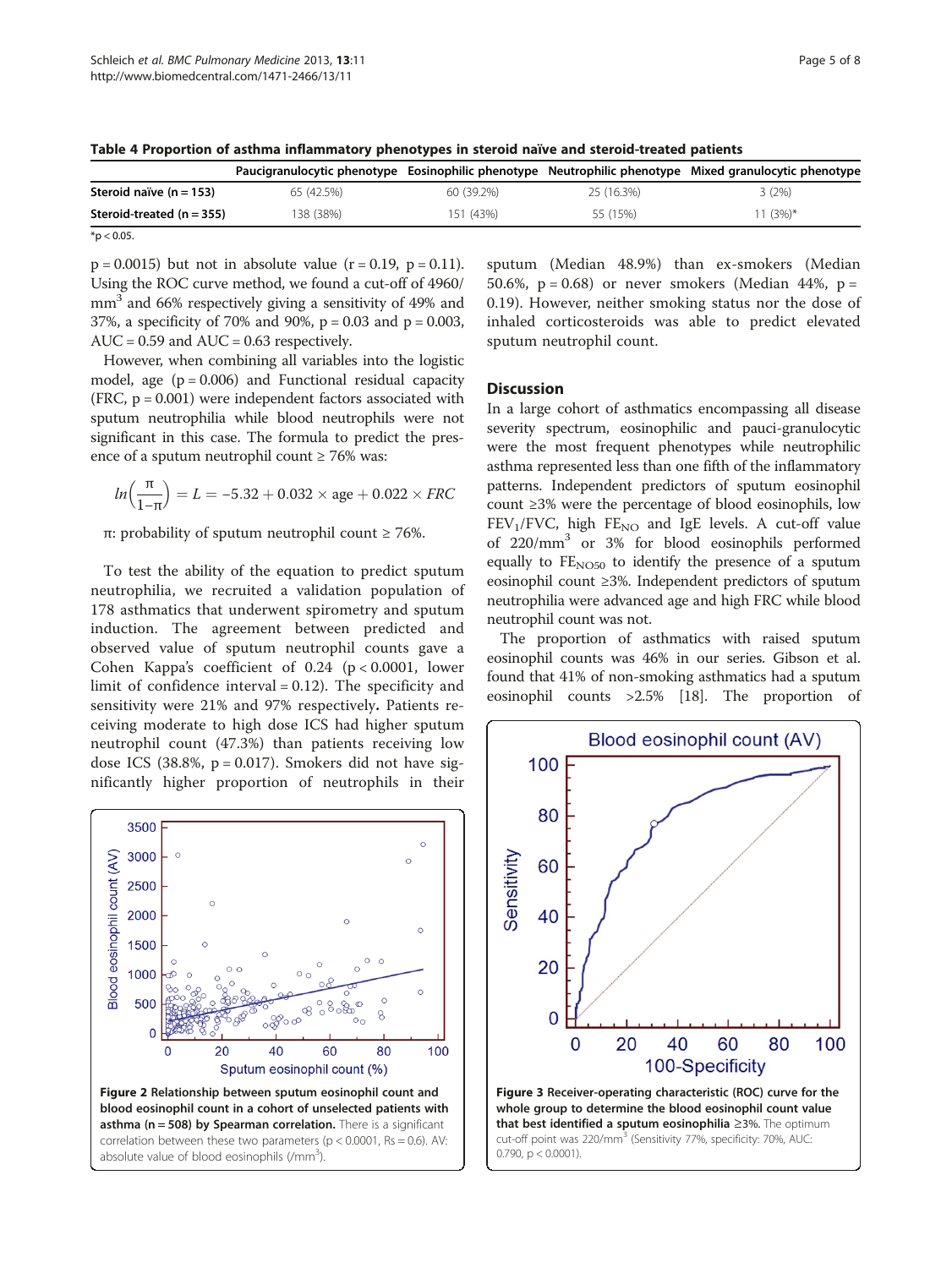<span id="page-5-0"></span>

eosinophilic asthma reported by Louis [[11](#page-7-0)] and Green [[1](#page-6-0)] was higher but the thresholds used in those studies were 2 and 1.9% respectively. Our results are similar to the study of Simpson conducted on 93 subjects using thresholds of 1 and 61% for eosinophilic and neutrophilic inflammation respectively. This group found 41% eosinophilic asthma, 20% neutrophilic asthma, 31% paucigranulocytic asthma and 8% mixed granulocytic asthma [\[19\]](#page-7-0). The highest thresholds used in our study certainly explain the lower proportion of mixed granulocytic and neutrophilic asthma and the higher proportion of paucigranulocytic asthma in our patients. A very recent American multicentre study from McGrath et al. showed that paucigranulocytic asthma was the dominant phenotype accounting for more than 50% of patients while eosinophilic asthma (sputum eosinophil count ≥2%) represented roughly 25%. As in our study, the neutrophilic phenotype (sputum neutrophil count > 61%) was quite rare representing less than 15% of the patients while the mixed granulocytic phenotype was less than 5% [\[20](#page-7-0)].

| Table 5 Independent predictors of sputum eosinophilia |  |  |  |
|-------------------------------------------------------|--|--|--|
|-------------------------------------------------------|--|--|--|

| Parameter                            | ß        | SΕ   | p-value      |
|--------------------------------------|----------|------|--------------|
| Logit Blood eosinophils,%            | 1.218    | 0.19 | P < 0.0001   |
| Ln IgE                               | 0.217    | 0.08 | $P = 0.0085$ |
| FEV <sub>1</sub> /FVC, <sub>96</sub> | $-0.039$ | 0.01 | $P = 0.0021$ |
| FE <sub>NO</sub>                     | 0.844    | 016  | P < 0.0001   |

Ln, Natural logarithm; FEV1, Forced expiratory volume in 1 s; FVC: Forced vital capacity; FENO, exhaled nitric oxide; SE: standard error.

Lung function was less altered in those patients with paucigranulocytic phenotype while eosinophilic phenotype exhibited higher FE<sub>NO</sub> levels, higher proportion of males and atopic patients, higher bronchial hyperresponsiveness and lower asthma control. Those results are in accordance with previous studies [[11,21-24\]](#page-7-0). Like Hastie et al. [\[25](#page-7-0)], we identified patients with mixed granulocytic sputum inflammation exhibiting the lowest lung function. Moreover, the mixed granulocytic phenotype had higher serum fibrinogen values pointing to systemic inflammation in this subgroup. This interesting finding has not been reported so far in asthma but raised fibrinogen levels have been demonstrated to be associated with reduced  $FEV<sub>1</sub>$  and increased risk of Chronic Obstructive Pulmonary Disease (COPD) in a population study [\[26](#page-7-0)]. As for neutrophilic asthma there was no special characteristic that distinguishes this group from the other inflammatory patterns. In particular neutrophilic asthmatics did not display higher serum C-Reactive Protein and fibrinogen levels.

Among the factors shown to contribute to airway eosinophilia, blood eosinophils came first when performing a multiple logistic regression. There are few studies assessing the ability of blood eosinophils to identify airway eosinophilic inflammation. Previous studies showed that peripheral blood eosinophil count was correlated with bronchoalveolar lavage eosinophil count [\[27\]](#page-7-0) and sputum eosinophil count [\[28-30](#page-7-0)]. These studies have, however, investigated a limited number of asthmatics and did not provide any threshold value of blood eosinophils as marker of airway eosinophilia. The recent American multicentre study found a threshold value of  $220/mm^3$  as the best compromise for predicting sputum eosinophil count ≥2% [\[20\]](#page-7-0). Another recent study conducted in COPD showed that a cutoff of 2% peripheral blood eosinophils had a sensitivity of 90% and specificity of 60% for identifying a sputum eosinophilia of greater than 3% at exacerbation. In our study, we confirmed the correlation between blood and sputum eosinophilic inflammation in a large cohort of patients. We found the best threshold being 220/mm<sup>3</sup> and 3% and these thresholds being as effective as  $FE<sub>NO</sub>$  at predicting uncontrolled airway eosinophilic inflammation. Our findings are in keeping with those recently reported by McGrath et al. [[20](#page-7-0)]. Compared to blood eosinophils,  $FE_{NO}$ has however the advantage of giving immediate results and its measurement is more comfortable to the patient. In this study the performance (threshold, sensitivity, specificity) of  $FE_{NO}$  to identify sputum eosinophil count is very similar to the one we reported previously [[10\]](#page-6-0). The fact that  $FE<sub>NO</sub>$  and blood eosinophil counts came out as independent predictors of sputum eosinophilia in the multiple logistic regression suggests that these two markers reflect different mechanisms promoting the recruitment of eosinophils into the airways.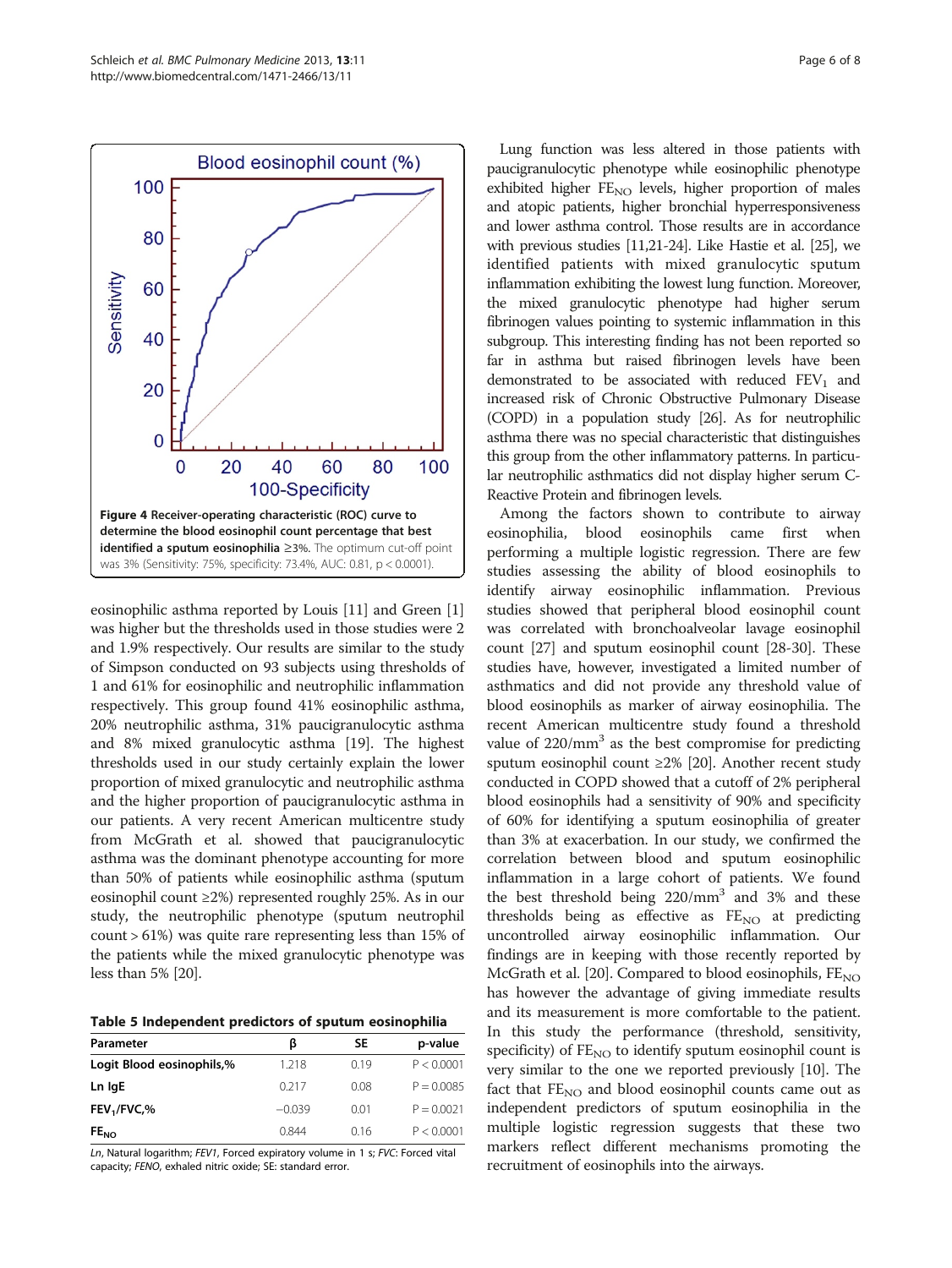<span id="page-6-0"></span>Other independent factors to be shown associated with prominent sputum eosinophilia are  $FEV<sub>1</sub>/FVC$  and total serum IgE level. Previous studies have shown that  $FEV<sub>1</sub>/$ FVC, an index of airway narrowing, was correlated to sputum eosinophilia [[31](#page-7-0)] and eosinophilic asthma has been recognized to be frequently associated with atopic disease [1,7]. In our study, total serum IgE levels were however best predictor of sputum eosinophilia than atopy per se, in line with a recent study [\[20\]](#page-7-0). From the biological properties of IgE it can be speculated that high tissue IgE may prime local mast cells and activate them even without intervention of allergens [\[32](#page-7-0)]. In this view it is interesting to note that airway mast cell activation demonstrated by tryptase release is a phenomenon found to be associated with sputum eosinophils in asthma [\[33](#page-7-0)] and COPD [[34](#page-7-0)].

The same approach as for eosinophils was used to predict the presence of sputum neutrophils. Despite statistically significant correlation between sputum and percentage blood neutrophils, the strength of the relationship was rather poor. As opposed to what we found with eosinophils, multiple logistic regression analysis demonstrated the inability of blood neutrophils to predict uncontrolled sputum neutrophilic inflammation. The accumulation of airway neutrophils has been reported to be directly associated with the activation state of circulating neutrophils in response to the chemokine Interleukin 8 [[35,36\]](#page-7-0). Baines et al. found a correlation between plasma neutrophil elastase and neutrophilic airway inflammation [[37](#page-7-0)]. Those data suggest that airway neutrophilic accumulation could be due to an enhanced neutrophil activation and migration to the airways independently of the number of circulating cells. Moreover, it has been shown that neutrophils can be retained in the pulmonary microvasculature due to their low deformability, resulting in a higher concentration than in the systemic circulation. It is thought that this high concentration of the cells facilitates their effective recruitment to sites of inflammation [\[38\]](#page-7-0). It seems likely that many could leave the circulation by chemoattraction, entering the lung without necessarily having a detectable effect on circulating levels.

From a multiple logistic regression two factors came out as being independently associated with sputum neutrophilia. In keeping to what was found by Thomas et al. in healthy subjects [\[17](#page-7-0)] and Woodruff et al. [\[23](#page-7-0)] in asthmatics, age appeared to be a critical factor in our cohort with sputum neutrophilia rising with age. In addition to age we also found that FRC was an independent factor. This suggests that airway neutrophils may contribute to reduction of inspiratory capacity seen in some asthmatics. Accordingly, two pediatric studies reported that percentage neutrophils in bronchoalveolar lavage directly correlated with air trapping (FRC) in children with cystic fibrosis [[39,40](#page-7-0)]. However, neither smoking status nor the dose of inhaled corticosteroids was able to predict the presence of sputum neutrophil count.

## Conclusion

This study shows that eosinophilic and pauci-granulocytic are the most frequent asthma phenotypes in a large unselected asthmatic population. Like  $FE<sub>NO</sub>$ , blood eosinophil counts may provide a practical alternative to predict sputum eosinophilia ≥3%. In contrast, sputum neutrophilia is only poorly related to blood neutrophil count.

#### Competing interests

The authors declare that they have no competing interests.

#### Authors' contributions

Conception and design of the study: FS, RL; Data collection: FS, MM, JS, MH, RL; Analysis and interpretation: FS, RL, LS; Drafting the manuscript for important intellectual content: FS, RL, LS. All authors read and approved the final manuscript.

#### Acknowledgements

We acknowledge Professor Albert (Medical Informatics and Biostatistics) for his contribution to analysis and interpretation of data. This work was supported by Interuniversity Attraction Poles (IAP) Project P6/35 and P7/30 and by unrestricted research grants from GSK, Astra-Zeneca and Novartis.

#### Author details

<sup>1</sup>Department of Respiratory Medicine, CHU Sart-Tilman B35, Liege 4000 Belgium. <sup>2</sup>Medical Informatics and Biostatistics, University of Liege, Liege, Belgium.

#### Received: 13 September 2012 Accepted: 22 February 2013 Published: 26 February 2013

#### References

- 1. Green RH, Brightling CE, Woltmann G, Parker D, Wardlaw AJ, Pavord ID: Analysis of induced sputum in adults with asthma: identification of subgroup with isolated sputum neutrophilia and poor response to inhaled corticosteroids. Thorax 2002, 57(10):875–879.
- 2. Pavord ID, Brightling CE, Woltmann G, Wardlaw AJ: Non-eosinophilic corticosteroid unresponsive asthma. Lancet 1999, 353(9171):2213–2214.
- 3. Haldar P, Brightling CE, Hargadon B, Gupta S, Monteiro W, Sousa A, et al: Mepolizumab and exacerbations of refractory eosinophilic asthma. N Engl J Med 2009, 360(10):973–984.
- 4. Nair P, Pizzichini MM, Kjarsgaard M, Inman MD, Efthimiadis A, Pizzichini E, et al: Mepolizumab for prednisone-dependent asthma with sputum eosinophilia. N Engl J Med 2009, 360(10):985–993.
- 5. Green RH, Brightling CE, McKenna S, Hargadon B, Parker D, Bradding P, et al: Asthma exacerbations and sputum eosinophil counts: a randomised controlled trial. Lancet 2002, 360(9347):1715–1721.
- 6. Jayaram L, Pizzichini MM, Cook RJ, Boulet LP, Lemiere C, Pizzichini E, et al: Determining asthma treatment by monitoring sputum cell counts: effect on exacerbations. Eur Respir J 2006, 27(3):483–494.
- 7. Haldar P, Pavord ID: Noneosinophilic asthma: a distinct clinical and pathologic phenotype. J Allergy Clin Immunol 2007, 119(5):1043-1052.
- 8. Simpson JL, Powell H, Boyle MJ, Scott RJ, Gibson PG: Clarithromycin targets neutrophilic airway inflammation in refractory asthma. Am J Respir Crit Care Med 2008, 177(2):148–155.
- 9. Berry MA, Shaw DE, Green RH, Brightling CE, Wardlaw AJ, Pavord ID: The use of exhaled nitric oxide concentration to identify eosinophilic airway inflammation: an observational study in adults with asthma. Clin Exp Allergy 2005, 35(9):1175–1179.
- 10. Schleich FN, Seidel L, Sele J, Manise M, Quaedvlieg V, Michils A, et al: Exhaled nitric oxide thresholds associated with a sputum eosinophil count >/=3% in a cohort of unselected patients with asthma. Thorax 2010, 65(12):1039–1044.